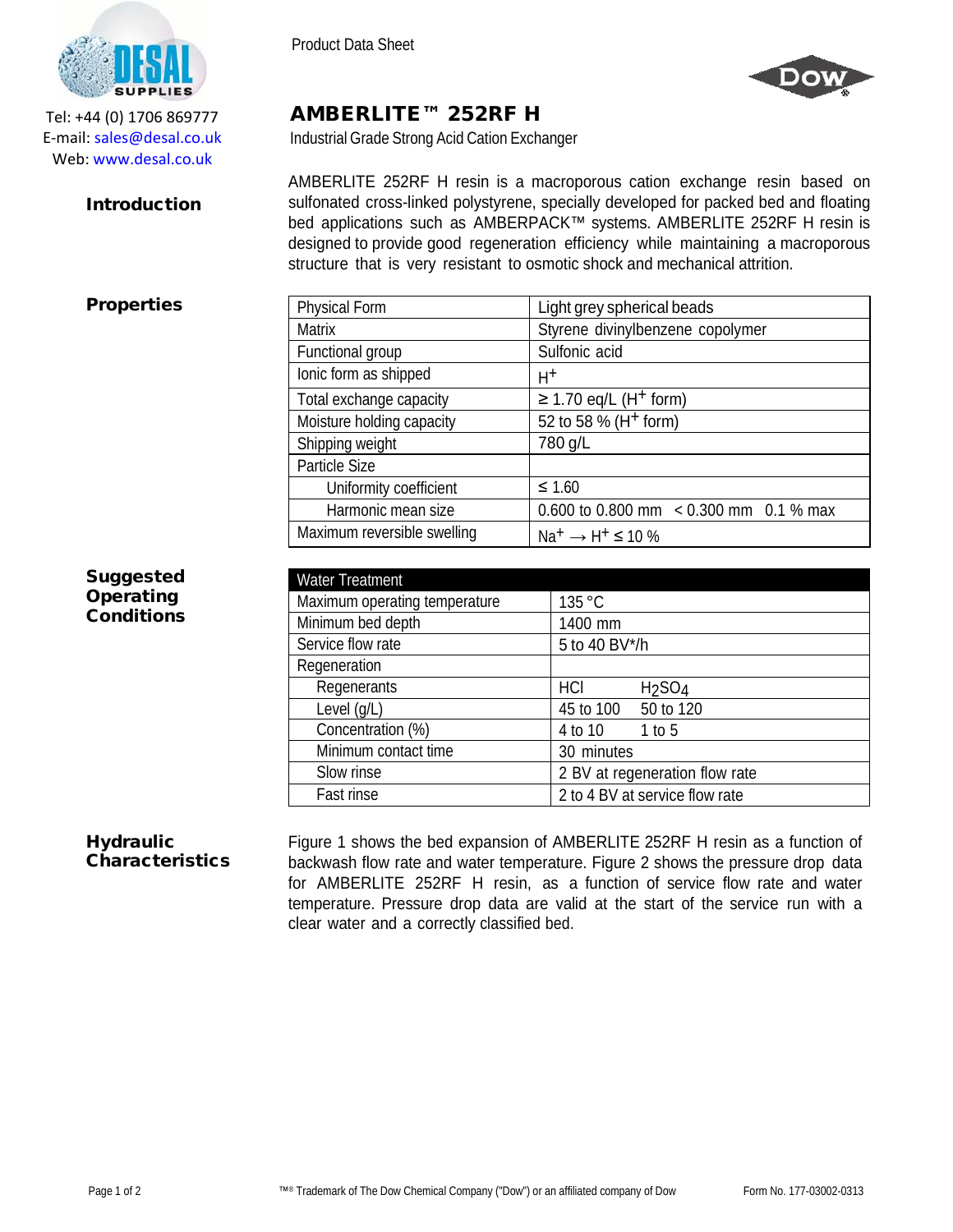



#### **AMBERLITE™ 252RF H**

**For more information about DOW™ resins, call the Dow Water & Process Solutions business:**

North America: 1-800-447-4369 Latin America: (+55) 11-5188-9222<br>Europe: (+32) 3-694-6367 Europe: (+32) 3-694-6367<br>Italy: +800-783-825 Italy: +800-783-825<br>South Africa: +0800 99 5078 South Africa: +0800 99 5078<br>Pacific: +800 7776 7776 Pacific: +800 7776 7776 China: +400 899-0789 [http://www.dowwaterandprocess.com](http://www.dowwaterandprocess.com/) Notice: No freedom from infringement of any patent owned by Dow or others is to be inferred. Because use conditions and applicable laws may differ from one location to another and may change with time, Customer is responsible for determining whether products and the information in this document are appropriate for Customer's use and for ensuring that Customer's workplace and disposal practices are in compliance with applicable laws and other governmental enactments. The product shown in this literature may not be available for sale and/or available in all geographies where Dow is represented. The claims made may not have been approved for use in all countries. Dow assumes no obligation or liability for the information in this document. References to "Dow" or the "Company" mean the Dow legal entity selling the products to Customer unless otherwise expressly noted. NO WARRANTIES ARE GIVEN; ALL IMPLIED WARRANTIES OF MERCHANTABILITY OR FITNESS FOR A PARTICULAR PURPOSE ARE EXPRESSLY EXCLUDED.